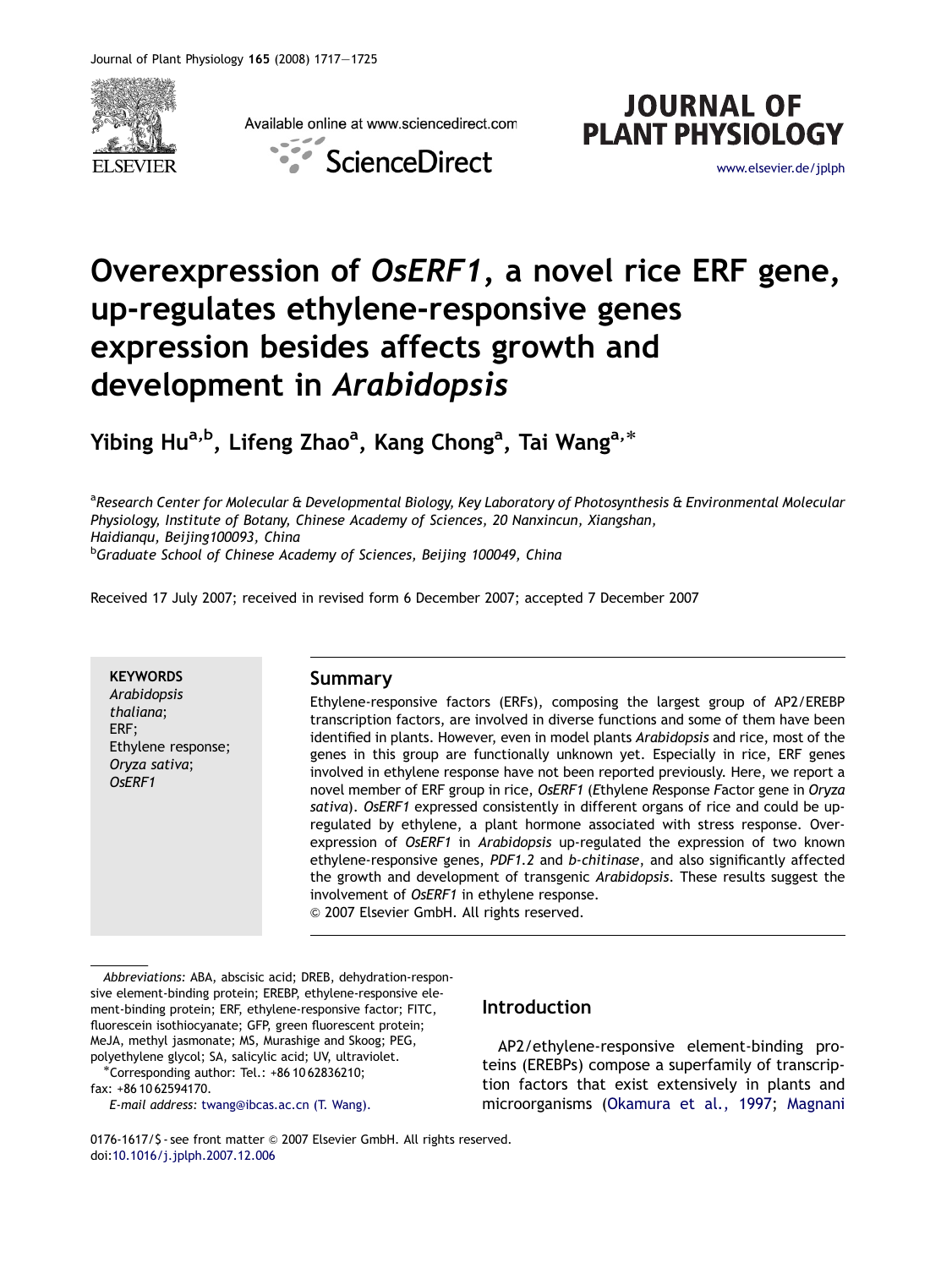[et al., 2004](#page-8-0); [Nakano et al., 2006](#page-8-0)). They are characterized by the presence of the highly conserved AP2/EREBP DNA-binding domain of about 60 amino acids ([Weigel, 1995;](#page-8-0) [Okamura et al.,](#page-8-0) [1997](#page-8-0)). Depending on the number of domains, the superfamily is divided into AP2 and EREBP subfamilies. Members of the AP2 subfamily have two domains in tandem while members of EREBP subfamily contain only one ([Weigel, 1995;](#page-8-0) [Okamura](#page-8-0) [et al., 1997;](#page-8-0) [Sakuma et al., 2002](#page-8-0)). Notably, all of the characterized AP2 subfamily members are found to be development-related [\(Nakano et al.,](#page-8-0) [2006](#page-8-0)). In contrast, EREBPs play roles in response to phytohormone, pathogen attack and environmental stresses such as cold, drought and high salt [\(Liu](#page-8-0) [et al., 1998;](#page-8-0) [Haake et al., 2002;](#page-8-0) [Dubouzet et al.,](#page-8-0) [2003](#page-8-0); [Gutterson and Reuber, 2004](#page-8-0)).

Based on their function and conserved amino acids of their AP2/EREBP domain, presently known EREBPs can be further assigned into the ethyleneresponsive factor (ERF) or dehydration-responsive element-binding protein (DREB) subgroup ([Sakuma](#page-8-0) [et al., 2002](#page-8-0)). Amino acids 15 and 20 in the domain of DREBs are V (Val) and E (Glu), respectively, in contrast to A (Ala) and D (Asp) in ERFs. This divergence is supposed to explain the functional differences between the two subgroups ([Sakuma et](#page-8-0) [al., 2002](#page-8-0)): DREBs such as OsDREB from Oryza sativa and DREB1 from Arabidopsis are implicated in responses to abiotic stresses [\(Liu et al., 1998;](#page-8-0) [Dubouzet et al., 2003;](#page-8-0) [Guo et al., 2004](#page-8-0)), and ERFs function mainly in biotic stress-resistant responses ([Gutterson and Reuber, 2004\)](#page-8-0), examples being ERF1, ERF2, ERF3 and ERF4 from Arabidopsis thaliana ([Zhou et al., 1997;](#page-8-0) [Solano et al., 1998;](#page-8-0) [Gu et al., 2000;](#page-8-0) [Berrocal-Lobo et al., 2002](#page-8-0)) and Pti from Solanum tuberosum ([Gu et al., 2000, 2002\)](#page-8-0). In rice, more than 100 genes have been predicted to encode ERF proteins ([Nakano et al., 2006\)](#page-8-0). However, functional information are currently available only for a few genes such as FZP and BIERFs: FZP is identified to play a crucial role in establishing floral meristem identity and BIERFs show inducible expression to 2,1,3-benzothiadiazole, a plant systematic resistance activator ([Cao et al., 2006;](#page-8-0) [Nakano et al., 2006\)](#page-8-0). Further investigations of functional characteristics of more ERFs are essential to extend our understanding of their roles in plants. In Arabidopsis, several ERFs such as AtERF1, AtERF3 and ERF1 are found to be ethyleneresponsive [\(Solano et al., 1998;](#page-8-0) [Fujimoto et al.,](#page-8-0) [2000](#page-8-0)), but corresponding rice genes involved in ethylene response have not been reported previously. In this study, we cloned a putative rice ERF gene, OsERF1, and characterized its function by overexpression of it in Arabidopsis since network of gene regulation in Arabidopsis is far clearer than in any other plant species.

## Materials and methods

#### Plant materials and nuclear acid extraction

Rice plants (O. sativa L. ssp. japonica cv. Zhonghua 10) were grown under standard conditions. Leaves were collected from 2-week-old seedlings, and inflorescences were harvested at different stages. Young roots and buds were gathered from seeds germinated on sterile-water soaked filter papers for 3 d.

To detect responses of the gene to plant growth substances or stresses, 2-week-old rice seedlings were transferred into solutions containing 0.1 mM ethrel (purity, 95%), 0.01 mM abscisic acid (ABA) (Invitrogen), 20% polyethylene glycol (PEG) (-4.5 MPa), 1 mM salicylic acid (SA) and 0.1 mM methyl jasmonate (MeJA) with roots immersed completely in these solutions and cultivated at 28  $\degree$ C for 4 h. For cold treatment, seedlings were exposed to 8 °C with a control at 28 °C for 4 h. To detect detailed responses of OsERF1 to ethrel inducement, 1 mM ethrel was employed to treat rice seedlings for 1, 2 and 4 h.

Total RNA was isolated by the use of Trizol kit (Invitrogen) according to the manufacturer's protocol and digested by RNase-free DNase (Takara) to remove residual genomic DNA.

## Cloning of full-length OsERF1 cDNA

The full-length cDNA of OsERF1 was cloned by use of a RACE approach (Invitrogen 5' RACE kit), with the genespecific primers synthesized according to the predicted genomic sequence of OsERF1. Primers 5'-ATGCGGAGCGG-GAAGTTGA-3' and 5'-AATGTCGACTCCTCCTTCCCGTGC-3' were used for 5' RACE; 5'-GAGGTCGGGTCAGCAAGGAA-3' and 5'-TCCTCAACTTCCCGCTCCGC-3' for 3' RACE.

## RT-PCR analysis of OsERF1 mRNA accumulation

An amount of  $5 \mu g$  of total RNA extracted from a given tissue was reverse-transcribed into first-strand cDNAs by ReverTra Ace (Toyobo). RT-PCR was performed in  $50 \mu L$ mixture including  $5 \mu L$  of first-strand cDNA, 20 pmol of each of the gene-specific primers (5'-GGTGCAGGCATGG-TACCCC-3' and 5'-CCCTCACAAACTCACTCGG-3'),  $0.4 \mu M$ dNTPs,  $1 \times$  GC buffer (Takara) and 2.5 U Taq DNA polymerase ( $5 U/uL$ , Takara) for 35 cycles. Rice Tubulin A cDNA (Tub A) was amplified for 25 cycles as a constitutive control [\(Ding et al., 2002](#page-8-0)).

#### Construction of OsERF1 expression vector

A fragment spanning OsERF1 ORF was PCR-amplified from genomic DNA by use of the primers 5'-TTTCCATGGC-GATGACGGCGCGAAGCATG-3' and 5'-ACTACTAGTGATGAC-GAGCTGCTCCACGC-3', which contained added Ncol and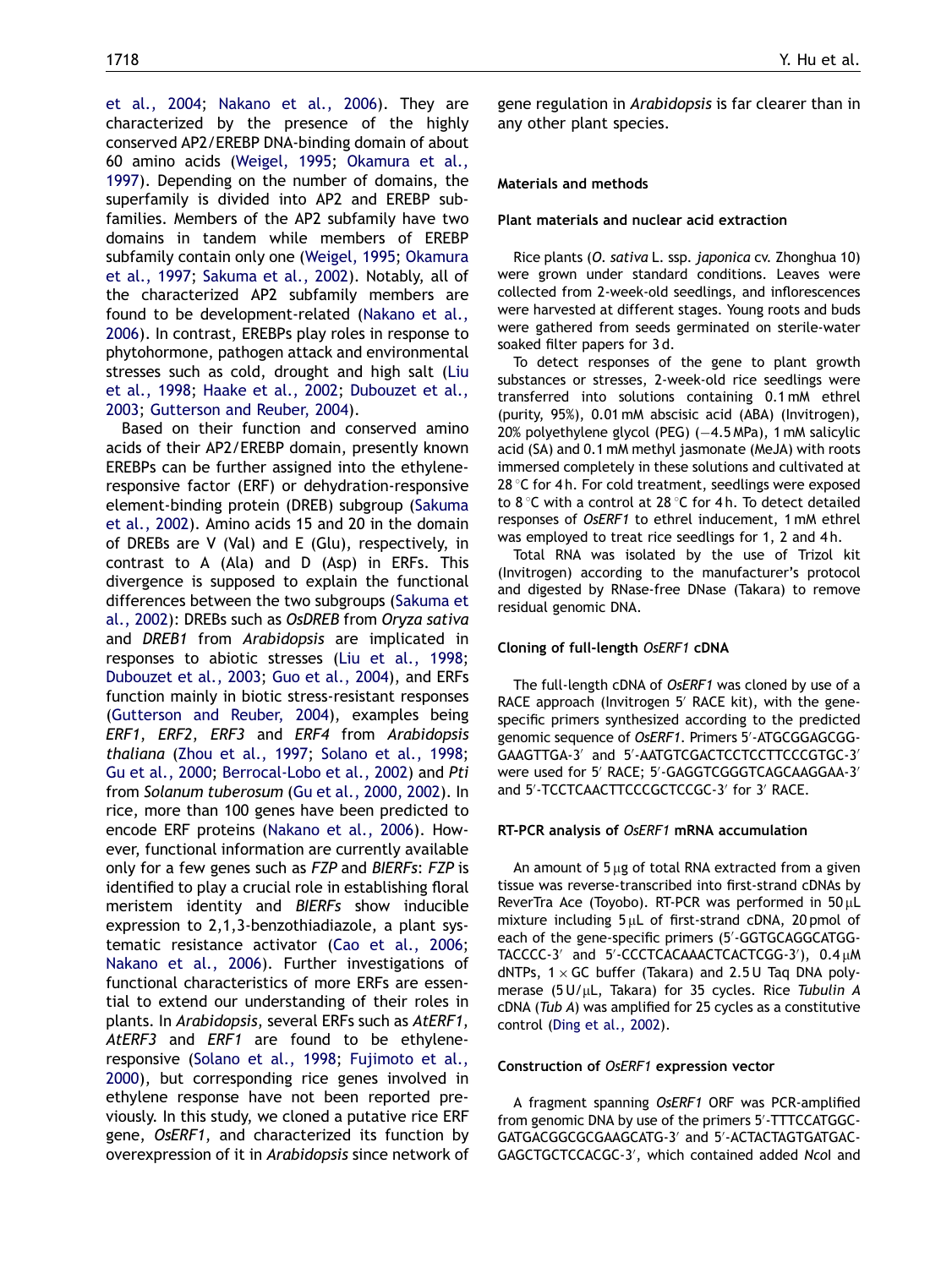Spel enzyme sites, respectively. After digestion, the amplicon was inserted into the tool vector pCAMBIA1302 (CAMBIA) to produce OsERF1 expression construct pOsERF1, which contained an OsERF1:green fluorescent protein (GFP) fusion under the control of CaMV35S promoter. The resulting OsERF1 expression construct pOsERF1 and pCAMBIA1302 vector (used as a control) were first introduced into Agrobacterium tumefaciens strain EHA105 and then into A. thaliana var. Columbia by a floral dip method [\(http://www.nlh.no/research/narc/](http://www.nlh.no/research/narc/protocols/floral_dip.htm) [protocols/floral\\_dip.htm](http://www.nlh.no/research/narc/protocols/floral_dip.htm)).

#### Subcellular localization of OsERF1 protein

pOsERF1 was introduced into Allium cepa (onion) epidermis cells by A. tumefaciens transformation ([Yang](#page-8-0) [et al., 2000\)](#page-8-0). GFP fluorescence signals were detected under microscopy with a fluorescein isothiocyanate (FITC) filter (Zeiss) after incubation of the transformed cells on the [Murashige and Skoog \(MS\) \(1962\)](#page-8-0) medium at 25 °C in the light for 2.5 d. Subcellular localization of OsERF1 was also examined by use of the T3 seedlings of transgenic Arabidopsis line L6 expressing OsERF1:GFP.

#### Screening of transgenic Arabidopsis seedlings

Transgenic Arabidopsis seeds were germinated and grown on a solid MS medium supplemented with 25 mg/L hygromycin (hyg) in the dark for 3 d. Then, hyg-resistant seedlings were transferred to flower pots and maintained under standard conditions.

## Examination of insertion and expression of OsERF1 in transgenic Arabidopsis

Genomic DNAs extracted from Arabidopsis wild-type and transgenic plants were digested completely with HindIII. About 20  $\mu$ g of the digested DNAs were separated on a 0.8% agarose gel followed by denaturation and neutralization before being blotted onto a Hybond N<sup>+</sup> nylon membrane (Amersham Biosciences). After ultraviolet (UV) cross-linking, hybridization was carried out overnight at 65 $\degree$ C with an [alpha- $^{32}$ P]CTP-labeled GFP fragment (spanning nucleotides 67–689 of the pCAM-BIA1302), which was labeled by use of the primer-a-gene labeling system (Promega).

For RNA gel blot,  $25 \mu g$  of total RNAs from transgenic and wild-type plants were fractioned on a 1.2% agarose–formaldehyde gel and transferred onto Hybond-N+ nylon membranes, followed by UV cross-linking. Hybridization was performed with the same probe as described for the DNA gel blot, and the resulting membrane was autographed at  $-80$  °C.

## mRNA examination of ethylene-responsive genes expression in transgenic Arabidopsis

Semi-quantitative RT-PCR was performed to assess transcript accumulation of ethylene-responsive genes in wild-type and transgenic plants. Primers were 5'-TTA-

CAACGCCTTTATCACCG-3' and 5'-ACCACCAGGATTAACAC-CAA-3' for b-chitinase gene (At3G12500); 5'-TACATCT-ATACATTGAAAAC-3' and 5'-ACAACGGGAAAATAAACA-3' for PDF1.2 gene (At5G44420). ACTIN 2 (At3G18780) was used as a constitutive control with primers (5'-CTGTGCCAATC-TACGAGGGT-3 and 5'-GCTGGAATGTGCTGAGGGA-3'). PCR involved a total of 25 cycles.

# Results

## OsERF1 is a novel ERF-like gene

Using the known AP2/EREBP DNA-binding domain sequence of EREBP1 as a query, we performed the tblastn search against the TIGR rice genomic database and retrieved several genomic sequences encoding putative ERF genes. One of them, designated as OsERF1, was selected for further investigation since sequence analysis indicated that OsERF1 was a potential ethylene-responsive gene (for details, see description below). We cloned its full-length cDNA of 1589 bp long by a RACE approach (sequence data from this article have been deposited at GenBank under accession no. EF061888). Sequence analysis shows that OsERF1 has an open-reading frame (OFR) of 957 bp capable of encoding a 318 amino acids long protein. The predicted protein has a calculated molecular mass of 33.1 kD and a pI of 4.83, with a relatively hydrophilic feature. By the blastn search against the TIGR rice genomic database with the full-length cDNA, we retrieved only one hit with 100% identity and no other significantly similar ones over the cDNA sequence, suggesting that OsERF1 exists as a single copy gene. The genomic sequence of OsERF1 localizes in chromosome 4 (Os04g46220), spans nucleotides 81171–82127 of BAC clone OSJN-Ba0079A21 (accession no. AL607006), and has no intron.

OsERF1 contains a single AP2/EREBP DNA-binding domain (AAs 151–210) [\(Figure 1A\)](#page-3-0), an alanine-rich region of 111 amino acids (AAs 119–229) and a serine-rich region of 25 amino acids (AAs 241–265). Moreover, the presence of a nuclear-targeting motif (AAs 266–270) is consistent with the nucleus localization feature of the protein, which was observed experimentally ([Figure 2\)](#page-4-0).

Multiple sequence alignment of OsERF1 and other known AP2/EREBP proteins showed their similarity restricted intensively to the AP2/EREBP DNA-binding domain region. Over this region, OsERF1 shared high sequence identity ( $\geq 80.83\%$ ) with other ERFs, relatively low identity ( $\leq 65.98%$ ) with DREBs and considerably low identity ( $\leq$ 37.7%) with APETALA2 proteins [\(Figure 1A\)](#page-3-0). In addition, the conserved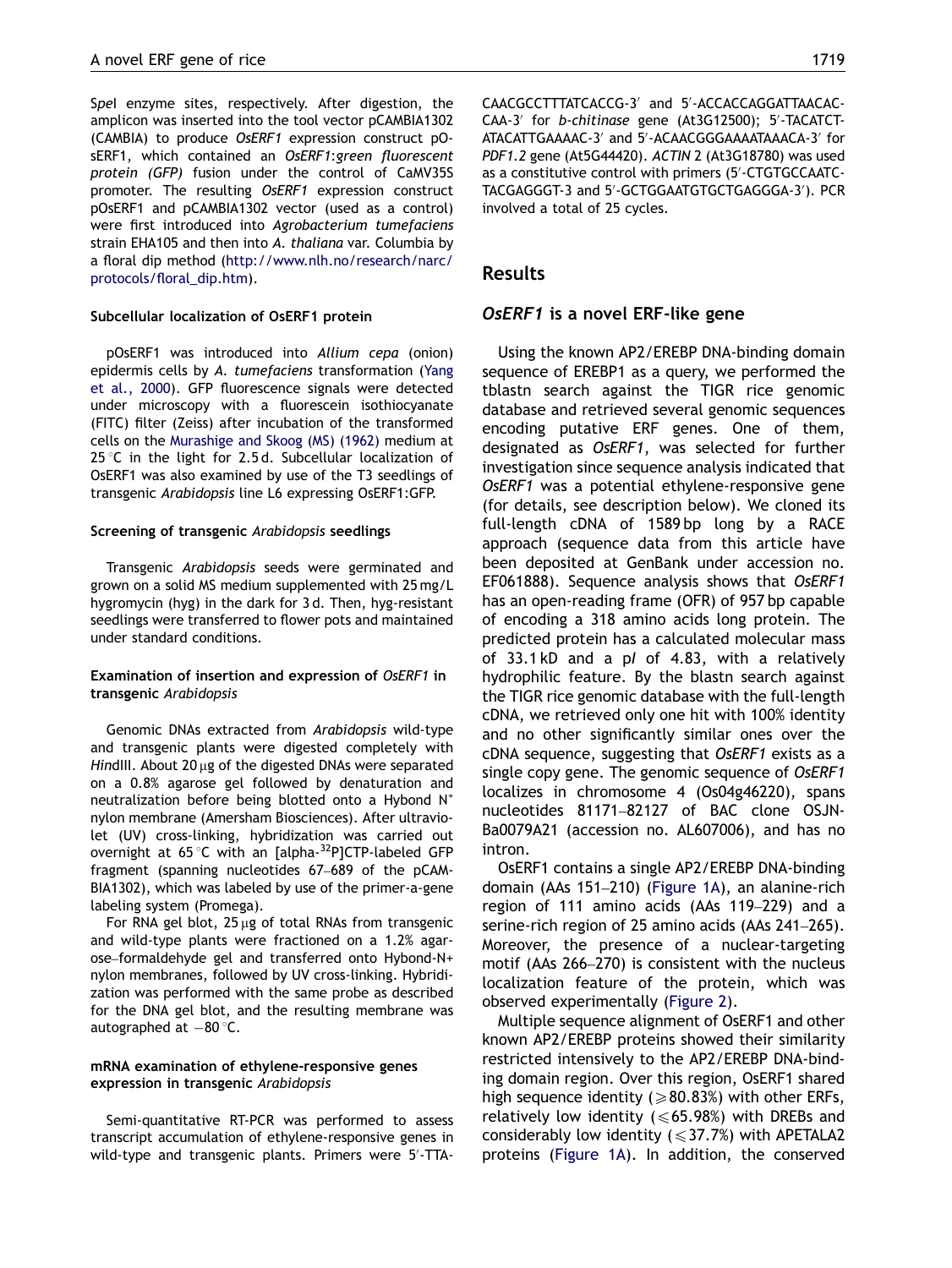<span id="page-3-0"></span>

Figure 1. OsERF1 encodes an ERF-like protein. (A). Multiple sequence alignment of amino acids in the AP2 / EREBP DNAbinding domain region of OsERF1 and other known AP2/EREBP proteins. The proteins and their accession numbers used for alignment are listed below: APETALA2 (NP\_195410, Arabidopsis thaliana); EREBP-2 (BAA07324, Nicotiana tabacum); EREBP1 (AAC62619 N. tabacum); ERF1 (Q40476, N. tabacum); ATERF-1 (NP\_567530 A. thaliana); AtERF2 (NP\_199533, A. thaliana); OsERF1 (ABK34954, Oryza sativa); DREB (AAO39764, O. sativa); ERF5 (AAU81956 N. tabacum); Pti4 (AAC50047, Lycopersicon esculentum); ESR1 (NP\_172758, A. thaliana); LEP (NP\_196895, A. thaliana); BD1 (AAO21119, Zea mays); FZP (BAC79264, O. sativa); BIERF3 (AAV98702, O. sativa); and TINY (CAA64359, A. thaliana). (B) A phylogenetic tree constructed by using MEGA version 3.1 ([Kumar et al., 2004](#page-8-0)) based on alignment of the amino acid sequences of the proteins described in ''A'' by Clustal X (version 1.81). Bootstrap values evaluated for 500 bootstrap trails are shown at branch points.

15th A and 20th D in the domain of EFRs, but not DREBs, are present in OsERF1. Phylogenetic analysis based on alignment of full amino acid sequences also revealed that OsERF1 tended to group into the known ERFs but not DREBs (Figure 1B). Consistent with these results, a previous bioinformatic analysis shows the gene (Os04g46220) predicted on the basis of rice genomic sequences belongs to the B-3/ IX group of rice ERF gene subfamily [\(Nakano et al.,](#page-8-0) [2006](#page-8-0)); and characterized genes from the B-3/IX group such as ERF1 and Pti4 are identified to be ethylene-responsive ([Solano et al., 1998;](#page-8-0) [Nakano](#page-8-0)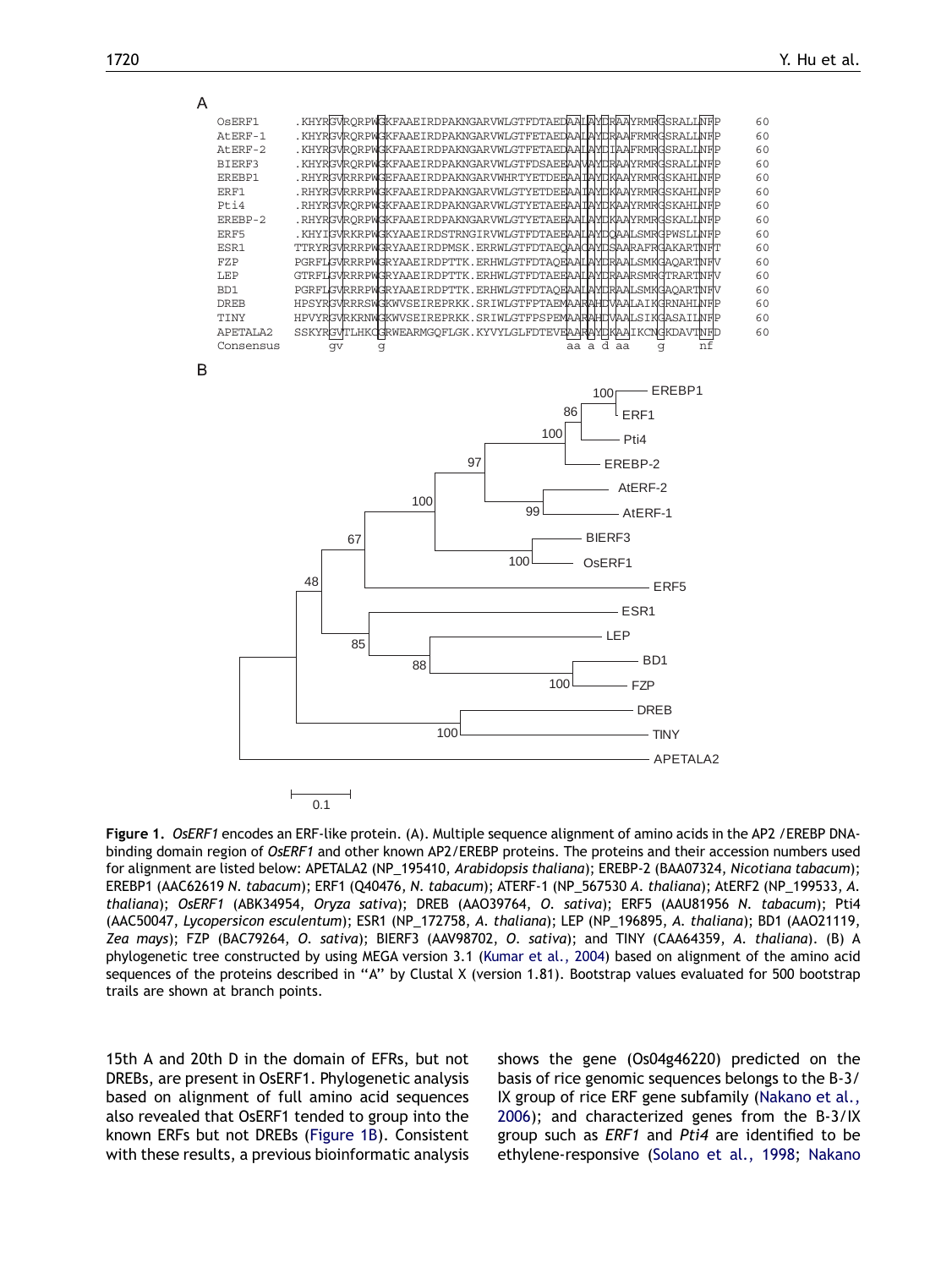<span id="page-4-0"></span>

Figure 2. OsERF1 is a nucleus-localizing protein. (A–D). Microscopic observation of onion epidermis transformed with pOsERF1 construct (A, B) or with pCAMBIA1302 vector (control) (C, D). (A, C) were observed with a FITC filter set (Zeiss); (B, D) were observed in bright field. (E) OsERF1:GFP signals in root tip cells from transgenic Arabidopsis plants L6 observed under microscopy with a FITC filter (E) or stained by propidium iodide (F). Scale bar = 50  $\mu$ m in (A) for (A) and B), in  $(C)$  for  $(C \text{ and } D)$ , in  $(E)$  for  $(E \text{ and } F)$ .

[et al., 2006](#page-8-0)). Together, these data suggest that OsERF1 is a novel ERF protein-encoding gene and is possibly implicated in ethylene response in rice.

# OsERF1 expresses consistently and can be up-regulated by ethylene in a dosedependent manner

OsERF1 expression pattern was analyzed by semiquantitative RT-PCR. As shown in [Figure 3A,](#page-5-0) OsERF1 was expressed almost equally in roots, leaves, inflorescences and buds; in developing flowers its transcripts were accumulated equally from the male meiotic stage to mature pollen stage [\(Figure 3B](#page-5-0)).

We analyzed whether the expression of OsERF1 was affected by stress-associated factors such as ethrel, ABA, cold and water deficit mimicked by PEG solution. RT-PCR results showed that the transcriptional level of OsERF1 increased  $(>20%)$ by 0.1 mM ethrel inducement but seemed not to be affected by other factors tested [\(Figure 3C\)](#page-5-0). Furthermore, 1 mM ethrel was used to confirm the response of OsERF1. Compared with the control, OsERF1 mRNA accumulation increased obviously  $(>70%)$  after 4h inducement ([Figure 3D\)](#page-5-0). We repeated this experiment three times and obtained consistent results, indicating that OsERF1 is an ethylene-responsive gene.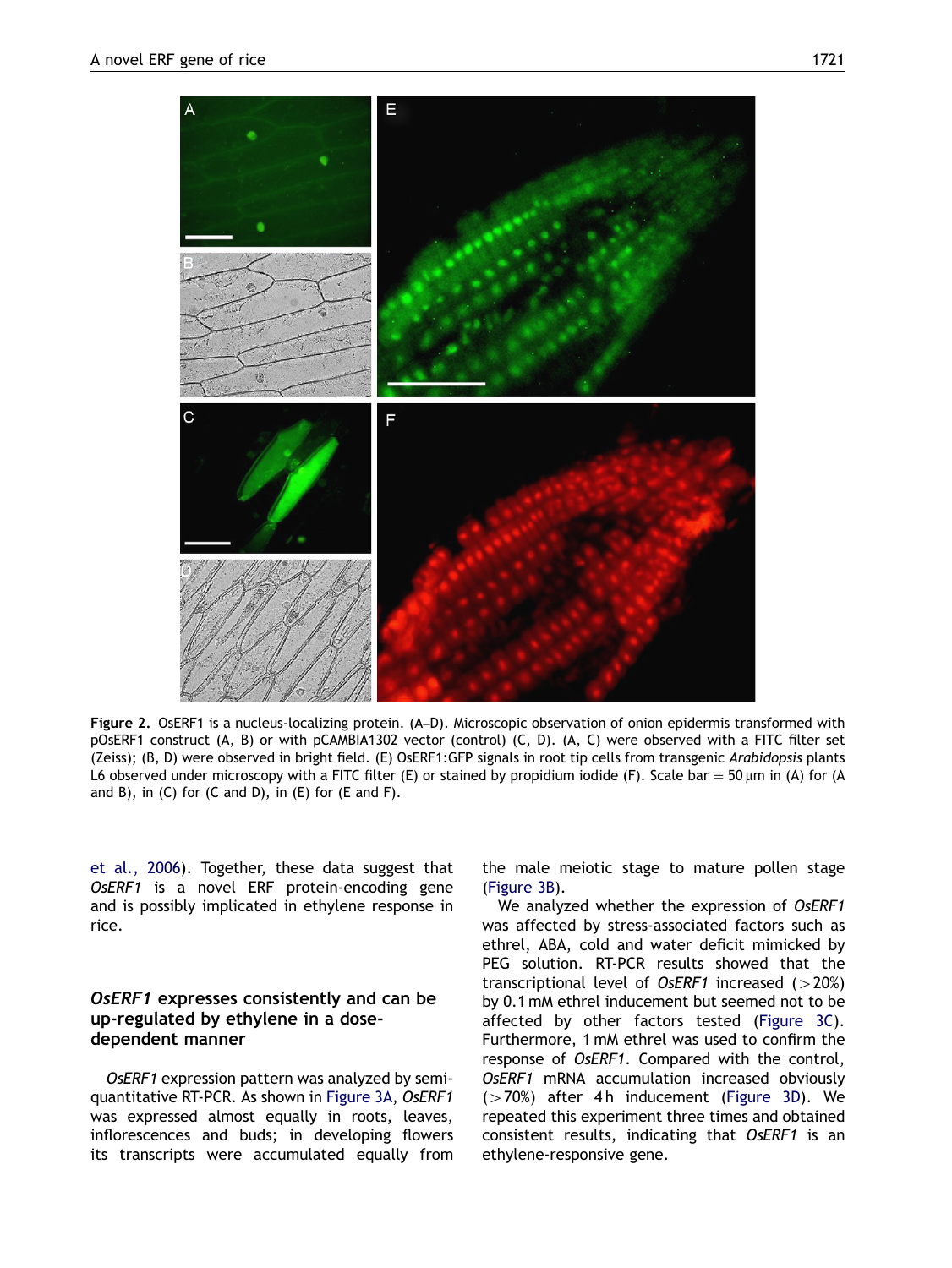<span id="page-5-0"></span>

Figure 3. Semi-quantitative RT-PCR analyses of OsERF1 expression in different tissues (A, B) or under different treatments (C, D). Tubulin A was used as a constitutive control. (A) Expression profiles in roots (Rad), leaves (Lea), inflorescences (Inf) and buds (Bud). (B) Expression profiles in developing flowers at male meiosis (Mei), tetrad spore (Tet), uninucleate pollen (Uni), binucleate pollen (Bin) and trinucleate pollen (Pol) stages. (C) Response of OsERF1 expression to low temperature  $(8 °C)$  (Tem), 20% PEG (PEG), Eth  $(0.1 \text{ mM}$  ethrel) and ABA (0.01 mM ABA); Con: control. The treatment time was 4h. (D). Response of OsERF1 expression to 1 mM ethrel under 1 h (Et1), 2 h (Et2), 4 h (Et4) inducement or MeJA (0.1 mM), SA (1 mM) for 4 h; Con: control.

# Overexpression of OsERF1 in Arabidopsis causes similar phenotypes as in transgenic plants that overexpress known ethyleneresponsive factors

The overexpression construct of OsERF1 and the pCAMBIA1302 vector (control) were introduced into Arabidopsis. Among the 25 identified T1 transgenic lines of OsERF1, 11 (44%) lines showed dwarf size, dark-green leaves and delayed bolting, and subsequently produced less siliques (L1, L2, L3, L4, L6 produced less seeds and L5 produced few seeds) or no siliques at all (the other five lines); whereas the remainder (such as L11) had no visible aberrances as compared with wild-type plants. In addition, we identified 17 positive lines transformed with empty vector (pCAMBIA1302) and none of them showed aberrant phenotypes, which implied that the aberrant phenotypes were attributable to OsERF1.

DNA gel blot revealed two copies of the transgene had been inserted in L1 and L2, one in



Figure 4. Detection of OsERF1 expression in transgenic Arabidopsis plants by RNA gel blot. Total RNAs were prepared from transgenic plants L2, L3, L5, L6, L11 and wild-type controls (WT). rRNAs were used as a marker to indicate that equal amount of RNAs were loaded in each lane.

L3, L4 and L6, three in L11, but none in wild type; and the integration sites of the transgene in these lines were distinct from each other. RNA gel blot (Figure 4) revealed that OsERF1 expressed at the highest level in L3, to a slightly lesser extent in L2 and L6, and at a relatively low level in L5. No expression was detected in L11. The difference in expression levels paralleled the deviation in phenotypes among these lines: L3 had the most severe aberrant phenotypes, whereas L11 had no observable aberrant phenotypes, which suggested that the transgene was silenced in L11. Moreover, the presence of nucleus-localized OsERF1 in these overexpressed OsERF1 lines indicated successful translation of the OsERF1 protein ([Figure 2](#page-4-0)). Together, these facts demonstrate that overexpression of OsERF1 results in the aberrant phenotypes.

Transgenic plants showed dwarf size as compared with wild-type plants, the mean height of L2, L3 and L6 was about 74% of wild type [\(Figure 5\)](#page-6-0) and their mean bolting time was delayed about 30 d [\(Figure 6\)](#page-6-0). In addition, the uppermost flowers (usually the first 10) on the inflorescences of the transgenic plants were infertile [\(Figure 7E\)](#page-6-0). Detailed observation showed that their gynoecium protruded while their pollens were still immature [\(Figure 7A and B\)](#page-6-0), but their pollens were viable at mature pollen stage ([Figure 7C and D\)](#page-6-0). These aberrant phenotypes are very much alike to those of Arabidopsis plants that overexpress ERF1 or EIN3, which show constitutive ethylene response [\(Chao et al., 1997;](#page-8-0) [Solano et al., 1998](#page-8-0)). It is probable that like ERF1, OsERF1 may be involved in ethylene signaling pathway.

# OsERF1 can activate expression of ethyleneresponsive genes

To identify this speculation, we first observed the morphologic features of dark-grown OsERF1-overexpressed seedlings of L6. As shown in [Figure 8A,](#page-7-0) transgenic seedlings showed short hypocotyls and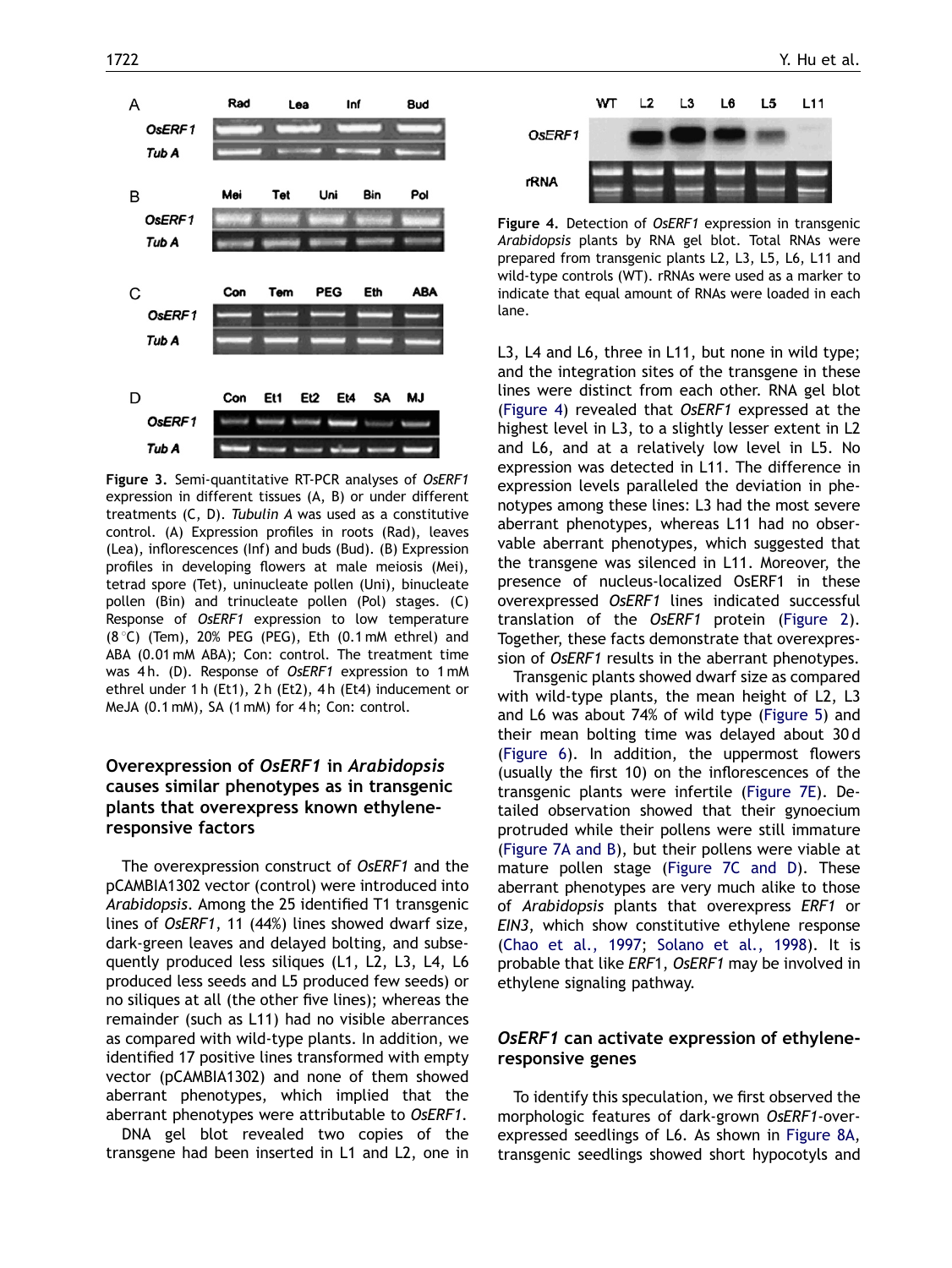<span id="page-6-0"></span>

Figure 5. Overall comparison of wild-type and OsERF1-overexpressed plants L6. (A) Morphology of OsERF1overexpressed plants (right) and wild type (left) at vegetative growth stage. (B). Morphology of OsERF1-overexpressed plants (right) and wild type (left) at reproductive growth stage.



Figure 6. Diagrams of plant size and mean bolting time of wild-type and OsERF1-overexpressed Arabidopsis. (A) A diagram to show mean height of wild-type and OsERF1-overexpressed Arabidopsis (L2, L3, L6). (B) A diagram to show mean bolting time of wild-type and OsERF1-overexpressed Arabidopsis (L2, L3, L6).



Figure 7. Comparison of flowers from wild-type and OsERF1-overexpressed plants L6. (A). Wild-type flower (left) and OsERF1-overexpressed infertile flower (right). (B) Dissection structure of wild-type flower (left) and OsERF1 overexpressed infertile flower (right). Four sepals and two petals had been stripped off to show the small petals, small and short stamens in OsERF1-overexpressed infertile flower. (C, D) Bright-field micrographs of Alexander-stained anthers from wild-type flower (C) and OsERF1-overexpressed infertile flower (D). Scale bar = 100  $\mu$ m. (E) Inflorescences and siliques from wild-type (left) and OsERF1-overexpressed plants (right). The magnified part shows OsERF1overexpressed infertile flower.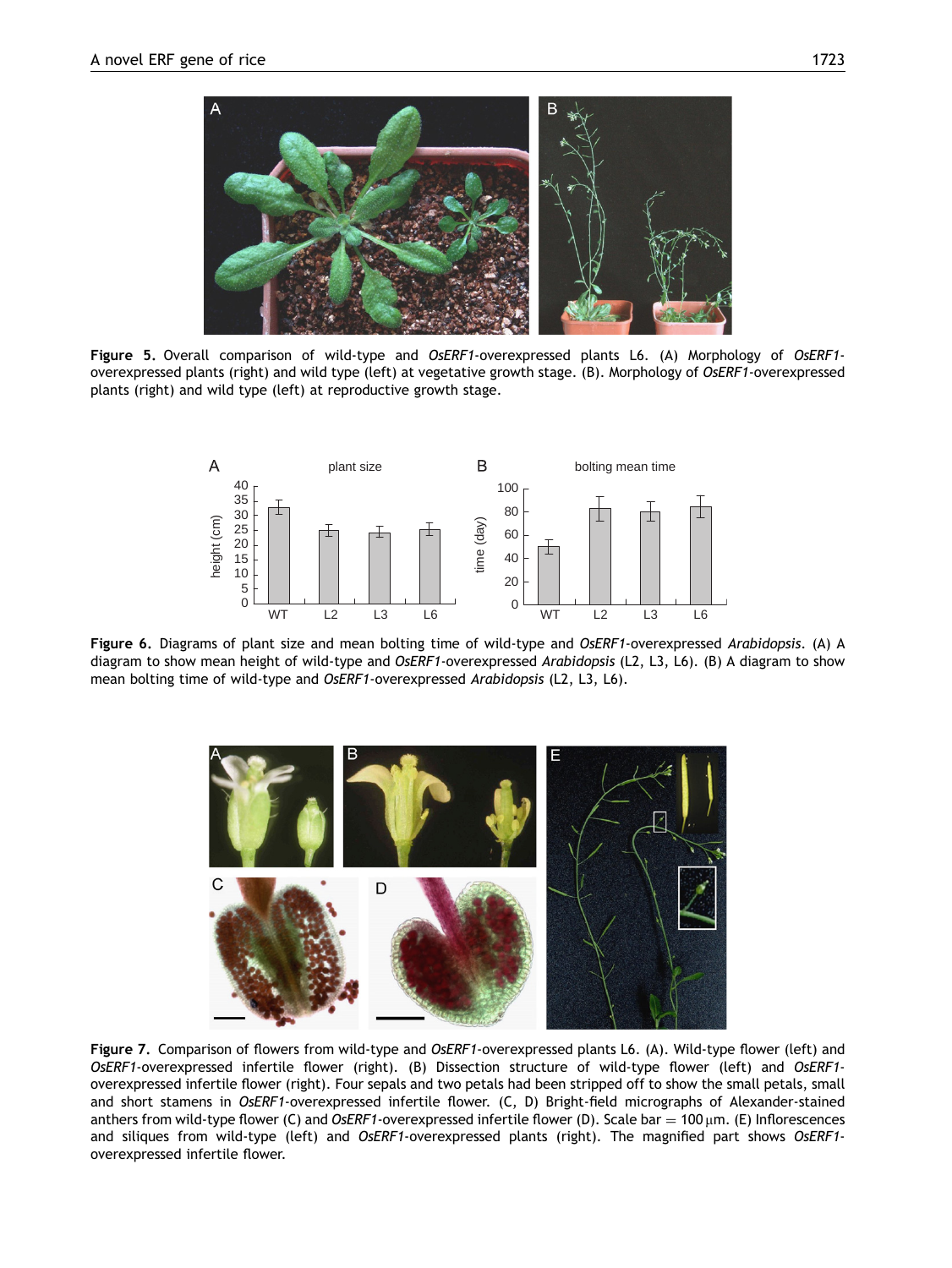<span id="page-7-0"></span>

Figure 8. Identification of the ethylene response in wildtype and OsERF1-overexpressed Arabidopsis L6. (A) Phenotypes of 3-day-old dark-grown wild-type (left) and OsERF1-overexpressed (L6, right) seedlings at 23 °C. (B) Semi-quantitative RT-PCR examination of the transcripts of ethylene-responsive genes (PDF1.2 and b-chitinase) in wild-type and OsERF1-overexpressed Arabidopsis. Total RNAs were prepared from rosette leaves of wild-type (WT) and OsERF1-overexpressed (L6) plants at vegetative growth stage. The ACT2 transcripts were used as a constitutive control. PCR was performed in a total of 25 cycles. Scale bar  $= 100 \mu m$ .

roots but exaggerated hooks were not observed, which was similar to *ERF1*-overexpressed *Arabidop*sis plants. In OsERF1-overexpressed Arabidopsis plants, examination of the expression of two ethylene-responsive genes b-chitinase and PDF1.2, which work at the downstream of ERF1 in Arabidopsis [\(Solano et al., 1998\)](#page-8-0), showed that both of them were up-regulated (Figure 8B).

## **Discussion**

The protein encoded by OsERF1 in rice is a member of the ERF subgroup. Besides having the AP2/EREBP DNA-binding domain, it contains an alanine-rich and a serine-rich region, which have been proposed to compose a transcriptional activation domain in other transcription factors [\(Jofuku](#page-8-0) [et al.,1994;](#page-8-0) [Elliott et al., 1996\)](#page-8-0). These features, in combination with its acidic pI, relative hydrophilicity and nuclear localization, suggest that OsERF1 is

a potential transcription factor. OsERF1 is expressed consistently in different organs or tissues of rice and can be up-regulated by ethylene in a dose-dependent manner. Overexpression of OsERF1 in Arabidopsis leads to phenotypes similar to those caused by overexpressing EIN3 or ERF1, two important components of the ethylene signaling pathway in Arabidopsis [\(Chao et al., 1997](#page-8-0); [Solano et al., 1998\)](#page-8-0). These observations, together with the fact that overexpression of OsERF1 in Arabidopsis up-regulates the expression of b-chitinase and PDF1.2, suggest the possible involvement of OsERF1 in ethylene signaling pathway since pervious researches have shown that b-chitinase and PDF1.2 are ethyleneresponsive and pathogen-associated genes ([Solano](#page-8-0) [et al., 1998\)](#page-8-0). Probably, like other characterized ERF genes such as ERF1 from Arabidopsis [\(Solano et al.,](#page-8-0) [1998](#page-8-0)) or Pti4, Pti5 and Pti6 from tomato [\(Zhou](#page-8-0) [et al., 1997](#page-8-0)) OsERF1 may be also involved in this process.

OsERF1 belongs to the B-3/IX group of ERF gene subfamily ([Nakano et al., 2006\)](#page-8-0). Functionally characterized members of this group include AtERF1, AtERF3, ERF1 from Arabidopsis, Pti4 from tomato [\(Solano et al., 1998;](#page-8-0) [Fujimoto et al., 2000;](#page-8-0) [Gu et al., 2000](#page-8-0)), etc. These genes have often been linked to defensive gene expression in response to pathogen infection ([Nakano et al., 2006\)](#page-8-0). As identified by [Berrocal-Lobo et al. \(2002\),](#page-8-0) overexpression of Arabidopsis ERF1 enhances resistance to necrotic fungi and bacteria. Similarly, Pti4 overexpression in tomato strengthens its resistance to biotrophic fungi [\(Gu et al., 2002\)](#page-8-0). In addition, more and more evidences have shown that defenserelated phytohormones such as ethylene, jasmonate or SA can induce the expression of genes in B-3/IX group [\(Gu et al., 2000](#page-8-0); Oñate-Sánchez and [Singh, 2002](#page-8-0); [Nakano et al., 2006\)](#page-8-0). Therefore, the fact that ethylene intensified the expression of OsERF1 in rice and overexpression of OsERF1 upregulated the expression of two pathogen-associated genes b-chitinase and PDF1.2 in Arabidopsis suggest that OsERF1 is a possible pathogen-resistant factor. Further investigation focusing on its resistance to pathogen attack may provide us more useful information.

In summary, our findings on OsERF1 and another newly identified ERF gene OsRAF in rice ([Hu et al.,](#page-8-0) [2008](#page-8-0)) show that rice ERF genes are largely conserved both in sequence and in function as in Arabidopsis and tobacco. These data, together with